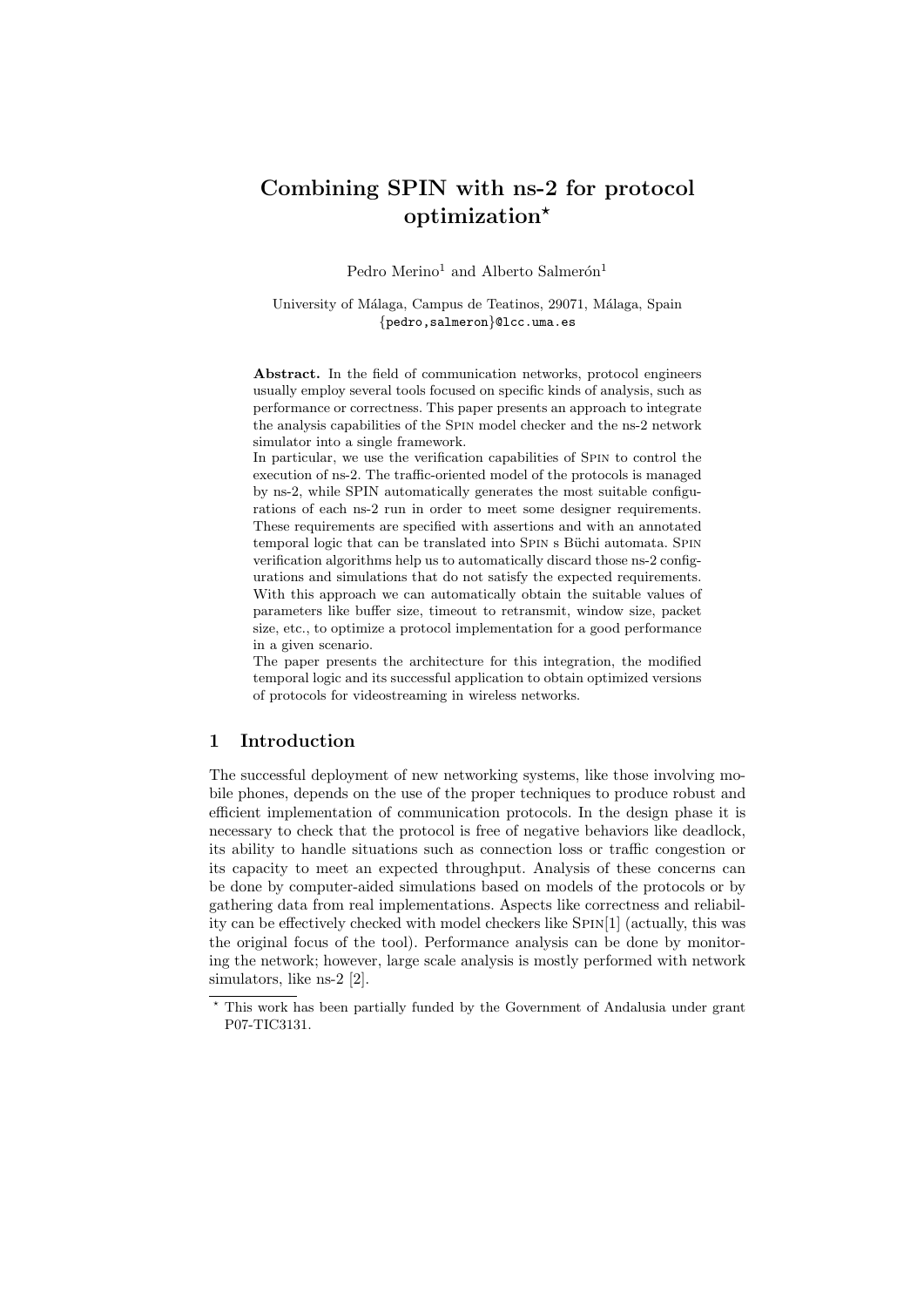A major problem in performing a full model based analysis is that the formal methods community and the communication protocols community usually employ different bases to describe the protocols and the desired properties or behavior and to perform the analysis. Model checking based analysis normally considers extended communicated finite state machines as models, temporal logic to represent properties and reachability analysis to check correctness and reliability. The critical part usually is the correct abstraction level to make the specification verifiable with standard computer resources. Network simulators usually consider probability distributions to model the source of data or the behavior of transmission media, algorithms to describe the processing of the messages and scripts to describe the simulation scenarios. The key issue to obtain good results is the choice of the initial configuration to start simulation, defining values for packet size, buffer size, window size, timeouts, etc. Some works geared to the integration of both types of analysis consist in extending model checker languages with performance oriented features, like time and probability[3][4][5]. Other approaches consider metamorphosing and model transformation to use the right tool from the same initial description [6].

In this paper, we propose a new method to combine model checkers and networks simulators to take advantages of both tools without the need to rework on the modelling languages. The combination works as follows. The model of the protocol is the one oriented to performance analysis with the network simulator, which produces a running for a given scenario and an initial configuration. The model checker makes the network simulator generate all the simulations by generating all possible initial configurations to be analysed. However, we do not execute all the simulations completely; that would take days or weeks for realistic protocols. We allow the protocol designer to specify temporal logic formulas that describe desired evolutions, considering performance as the key objective. The satisfaction of these formulas produces the desired initial configurations and acts as a powerful mechanism to discard unproductive simulations of the networks simulator. The resulting framework can be used to automatically tune a protocol to give the desirable performance in a specific scenario.

We have implemented the proposal combining the model checker Spin and the network simulator ns-2 and demonstrated its utility in the tuning of parameters to optimize video download in wireless environments.

The paper presents novelties compared with related works. The workflow automation tool ANSWER[7] presents a similar approach to our work. Its main objective is to ease the burden of performing exhaustive simulations with several configurable variables and its posterior analysis. An XML configuration file is used to specify the variables that must be combined to generate the set of different scenarios and its valid values, the metrics to check and other options. Configuration variables can be nested, which is useful to maintain the coherence of variables that have dependences between them. This reduces the probability of incurring in errors when defining and performing such simulation scenarios. The *launcher* module of ANSWER generates the set of scenarios declared on the XML file, performs the corresponding simulations, and stores the output metrics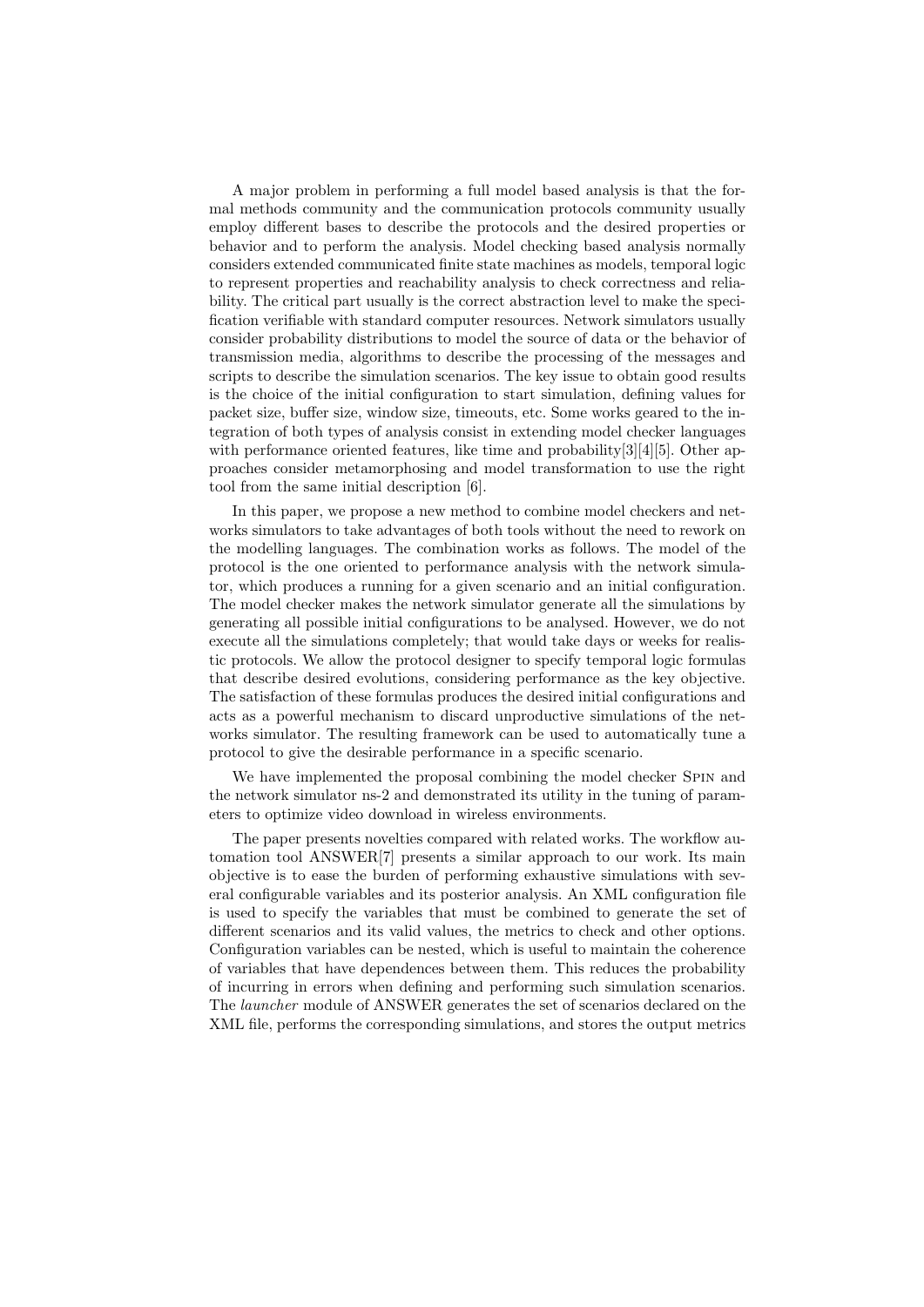in an organized way, to help correlate the scenario with its metrics. The *drawer* module is a web application that can plot diagrams for a single metric among a series of selected simulation scenarios.

This tool uses a previous framework for data collection and statistical analysis[8]. This is complementary to our tool, since we rely on the model designer to provide the relevant metrics. This framework also provides support for gathering statistics by performing a series of independent runs of the same scenario, e.g. until a confidence interval is reached. Our tool does not support this kind of statistical analysis, and is oriented to checking properties in single runs of a large set of simulation scenarios.

The rest of the paper is organized as follows: network simulators and protocols for video downloads are introduced in Sect. 2. The ideas behind our integrated approach are discussed in Sect. 3. The specification of properties for controlling the simulations is covered in Sect. 4. A study regarding video download over TCP is shown in Sect. 5. Section 6 discusses some implementation details of our prototype tool. Finally, Sect. 7 summarizes our conclusions and points to future work.

# **2 Background**

#### **2.1 Network Simulators**

One of the most used tools when evaluating network protocols and scenarios are network simulators. Network simulators can help profile the performance of a protocol during the design phase, or evaluate several alternatives in a given scenario when deploying a networked system. These tools are built to be able to cope with large scenarios comprising real-world network elements such as routers, nodes with their own TCP/IP stacks and applications making use of these resources.

ns-2 [2] is an extensible network simulator, used by a large community as their tool of choice to test new protocols or analyze network scenarios. ns-2 is an eventoriented simulation, i.e. it has a scheduler that maintains a list of future events and advances time according to these events. It provides a number of protocols and network elements that can be used to simulate both wired and wireless networks. For instance, ns-2 comes with several TCP and UDP implementations as well as routing protocols that can be used to create new scenarios easily.

ns-2 has been developed using C++ and OTcl (an object-oriented variant of Tcl). This makes the simulator easy to use and adapt through dynamic scripts, while also being efficient for large simulations. OTcl is mostly used for declaring network topologies and simulation scenarios, and for attaching actions to certain hooks, e.g. logging the reception of a packet, while protocols and other network elements are developed in C++. Both sides are not independent and can communicate to send commands, invoke hook procedures, etc.

ns-3 [9] is being developed as an eventual replacement for ns-2, written from scratch in  $C++$  and Python. However, ns-3 has not yet matched all the fea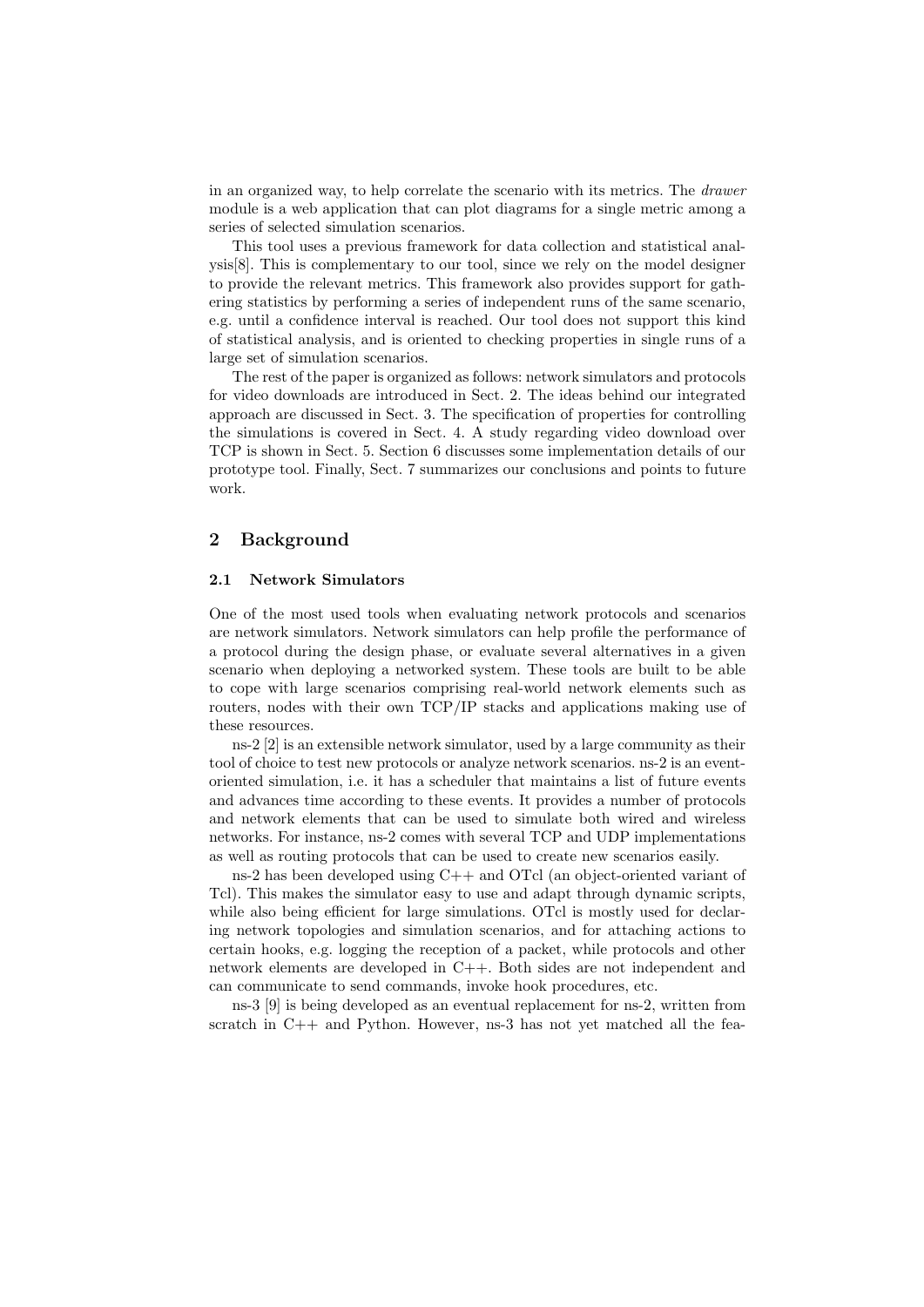tures offered by the previous version, and many scientific papers still use ns-2 to implement and analyze new protocols.

# **2.2 Video download over TCP**

Multimedia is one of the key services of the Internet of late. Improvements on the bandwidth and quality of the connections has increased the demand of audio & video content, either streamed or downloaded. Many efforts have been directed towards defining appropriate protocols for multimedia streaming in real time. One such protocol is the RTP (Real-time Transport Protocol), usually over UDP. The datagram-oriented nature of UDP allows frames to be sent separately without confirmation from the receiver. Lost frames may produce errors in the playback, but the real-time nature of multimedia streaming discourages retransmissions.

However, one of the most successful Internet video services of recent years, YouTube<sup>1</sup>, is built around downloading the content over a simple TCP connection, using HTTP as with any other web content. Since the video content is not broadcast in real-time, there is less pressure on the transport protocol, which does not have to deal with the mentioned challenges. However, a key point of these video services is that playing can start before downloading the whole video. After a small portion of the video has been downloaded and buffered, playing starts while the video is still being downloaded in the background. This means that the video can stall if the buffer runs out while playing, e.g. if the data rate demanded for the video playback is significantly larger than the download rate. One solution is to use an adaptive initial buffer size instead of a fixed one, so that if the data connection is slow more video will be buffered before starting the playback.

Figure 1 shows a high level model of video playback over TCP, which we will use as a running example through the rest of the paper. The client and server are regular web clients which use the HTTP protocol over TCP to download web content, like the video being played. The client has a playout buffer where the video being downloaded is stored. The playback process will retrieve the video frames from this buffer. To simplify the model a constant frame size and rate is assumed. We also assume the server outputs the video at a constant bit rate, which is smaller than the bandwidth capacity of the link between the client and the server.

Figure 2 shows a simple state diagram for the client. The key element in the client is the playout buffer. When the buffer is empty, e.g. right at the start, the playing is stopped. As soon as the first video frame is received the client is said to be buffering. However, playing cannot start until the playout buffer reaches a certain threshold. If during playback the buffer empties, e.g. because the playing rate is significantly higher than the receiving rate, the playing stops and buffering must happen again. When the video is completely received from

 $1$  http://www.youtube.com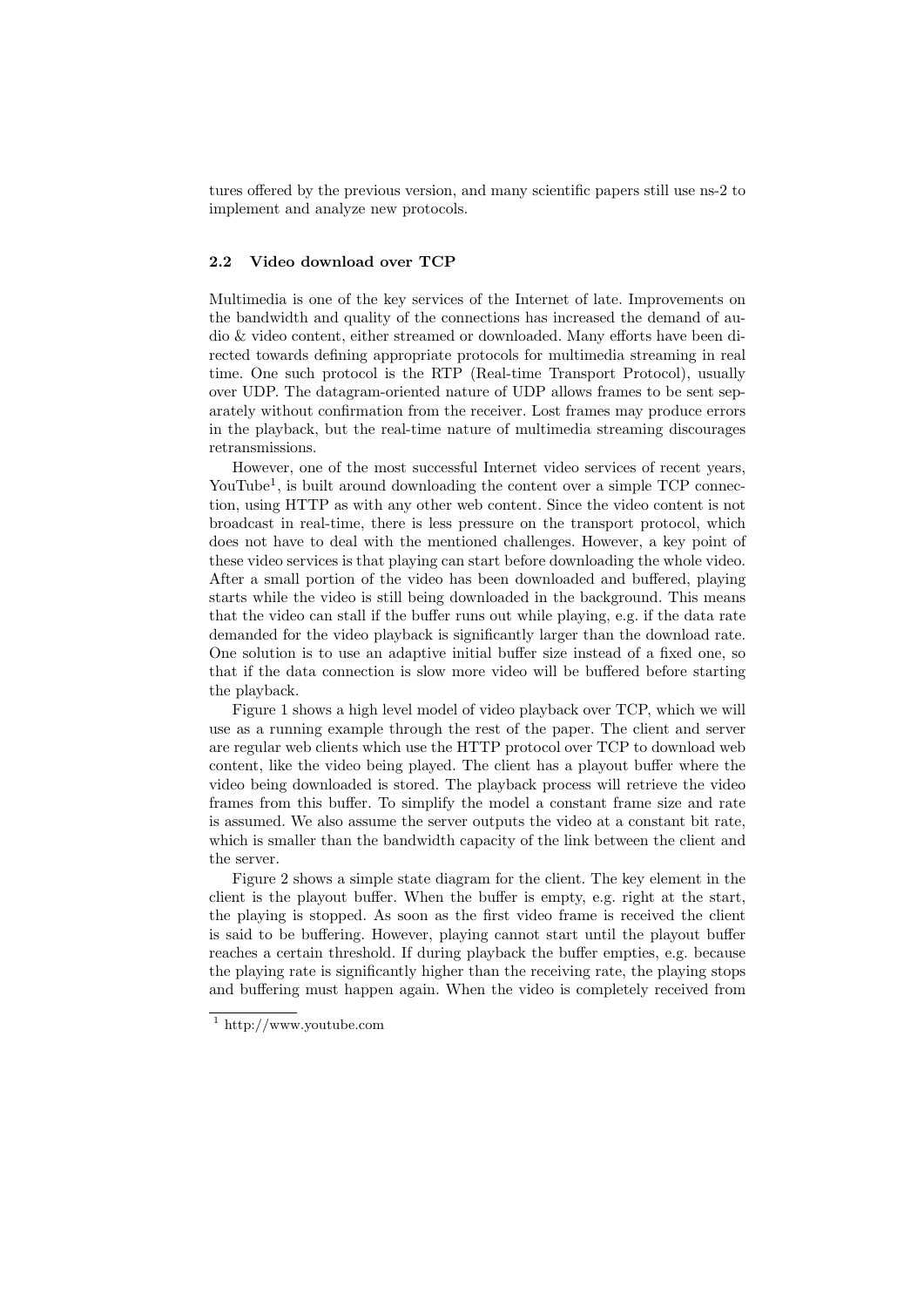

**Fig. 1.** Overview of video download over TCP

the server it is guaranteed that it will not stop playing again, so we consider this the final state.



**Fig. 2.** State diagram of the client

There has also been an increment in the demand of Internet services, including multimedia, from mobile devices such as mobile phones or laptops connected through mobile telephony networks. These devices have their own set of challenges which stem from the fact that the network link has less bandwidth and is more prone to network errors or disconnections, e.g. when moving from one cell to another, or when entering a zone with bad coverage. Although the lower layers of the mobile protocol stack are prepared to deal with these kind of issues, some of these still affect the upper transport layers, e.g. IP and TCP. For instance, a short disconnection time may be interpreted by TCP as a sign of congestion and thus activate the congestion control mechanism. This is because TCP was conceived for wired computer networks, where the impact of errors in the channel is considered negligible and congestions are much more frequent.

This has led to the appearance of some TCP variants that try to address some of the key challenges that mobility poses. One of these variants is Freeze-TCP[10], which improves the response against predictable disconnection drops. In the event of an impending disconnection the client warns the server in advance in order to "freeze" the connection. When connection is reestablished the client notifies the server and the connection is "unfrozen", i.e. it returns to the same state as before the disconnection. In standard TCP the client sends probes to poll the connection, slowing down with each failed attempt. In addition, after the reconnection is detected, there is a slow start phase during which the connection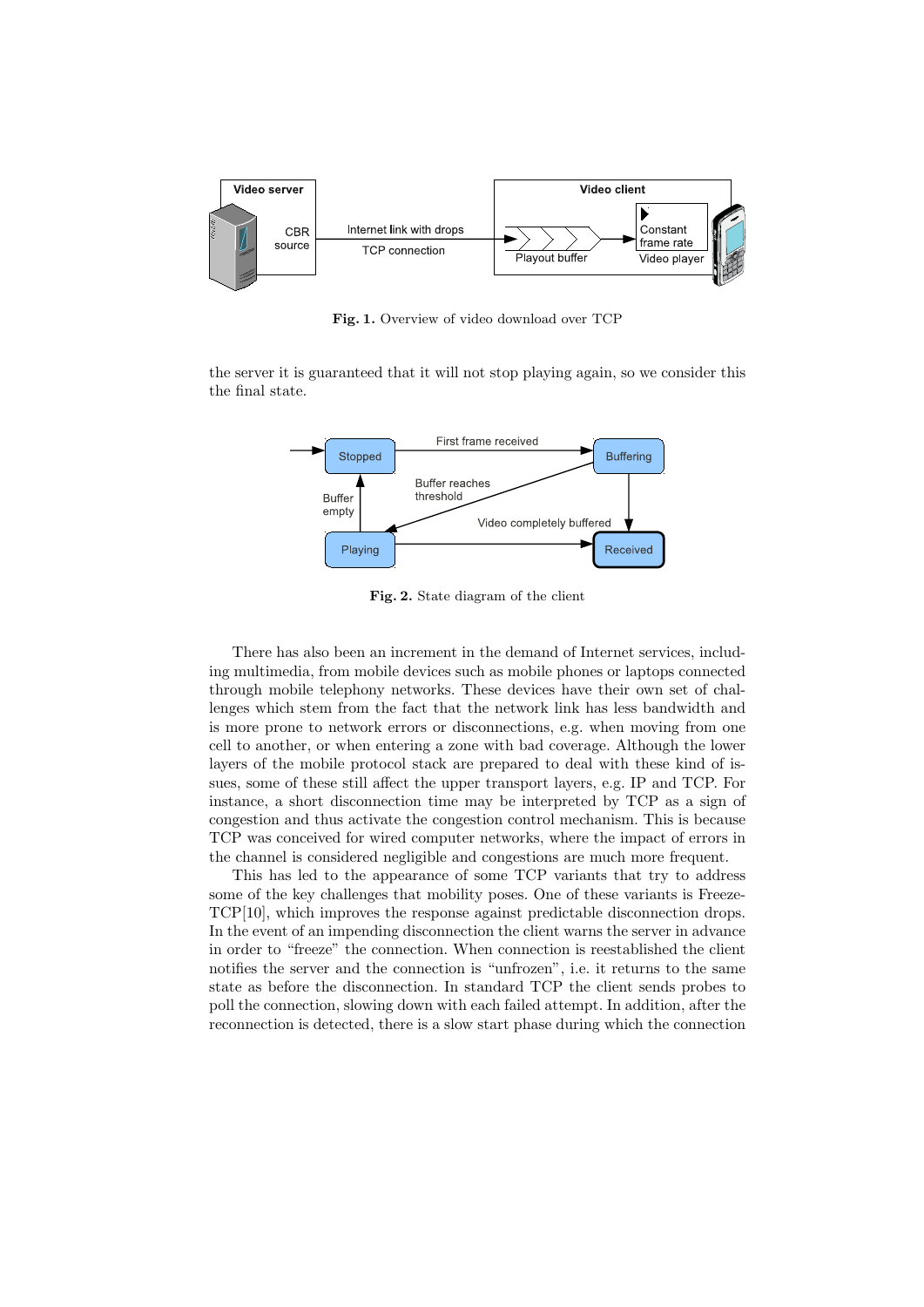is underutilized. One of the advantages of Freeze-TCP over other TCP variants is that it uses existing TCP mechanisms and only requires modifying the client. Still, some information must be shared between layers so TCP can detect an impending disconnection. However, while Freeze-TCP can cope with long or frequent disconnections, it is not suitable for managing connections with a high error rate. We will use a mobile scenario for our case studies, thus Fig. 1 shows a mobile phone as the video client connected to the server through a link that may drop every few seconds.

This scenario can be described as a ns-2 model such as the extract on Fig. 3, which shows the network elements, the protocols and the applications which make use of this networking stack.

```
set node0 [$ns node]
set node1 [$ns node]
set tcpserver [new Agent/TCP]
set tcpsink [new Agent/TCPSink]
$ns attach-agent $node0 $tcpserver
$ns attach-agent $node1 $tcpsink
set tcpvideoserver [new Application/Traffic/CBR]
set tcpvideoclient [ new Application / TCPVideo / Client ]
$tcpvideoserver attach-agent $tcpserver
$tcpvideoclient attach-agent $tcpsink
$ns connect $tcpserver $tcpsink
$n2 at 0 .0 " $tcpvideoserver start "
```
**Fig. 3.** Extract of a ns-2 scenario definition for video downloading over TCP

# **3 Integration approach**

In this section we describe the ideas and architecture behind our integration approach. The starting point is the specification of the protocol in a dual way, one view for ns-2 and a second view for Spin. Both views depend on the requirements of the actual scenario where the protocol should run and the additional constraints given by the designer. From these views, the main tasks are generating a series of simulation scenarios according to a specification, launching these simulations and searching for the ones that satisfy the given properties. The SPIN model checker is used to drive the whole process, while ns-2 is used to run each generated scenario and provide information back to Spin in the form of measured variables. A high level workflow of this approach can be seen in Fig. 4.

The protocols and other network elements can be configured to create a particular instance of a scenario. For instance, in keeping with the running example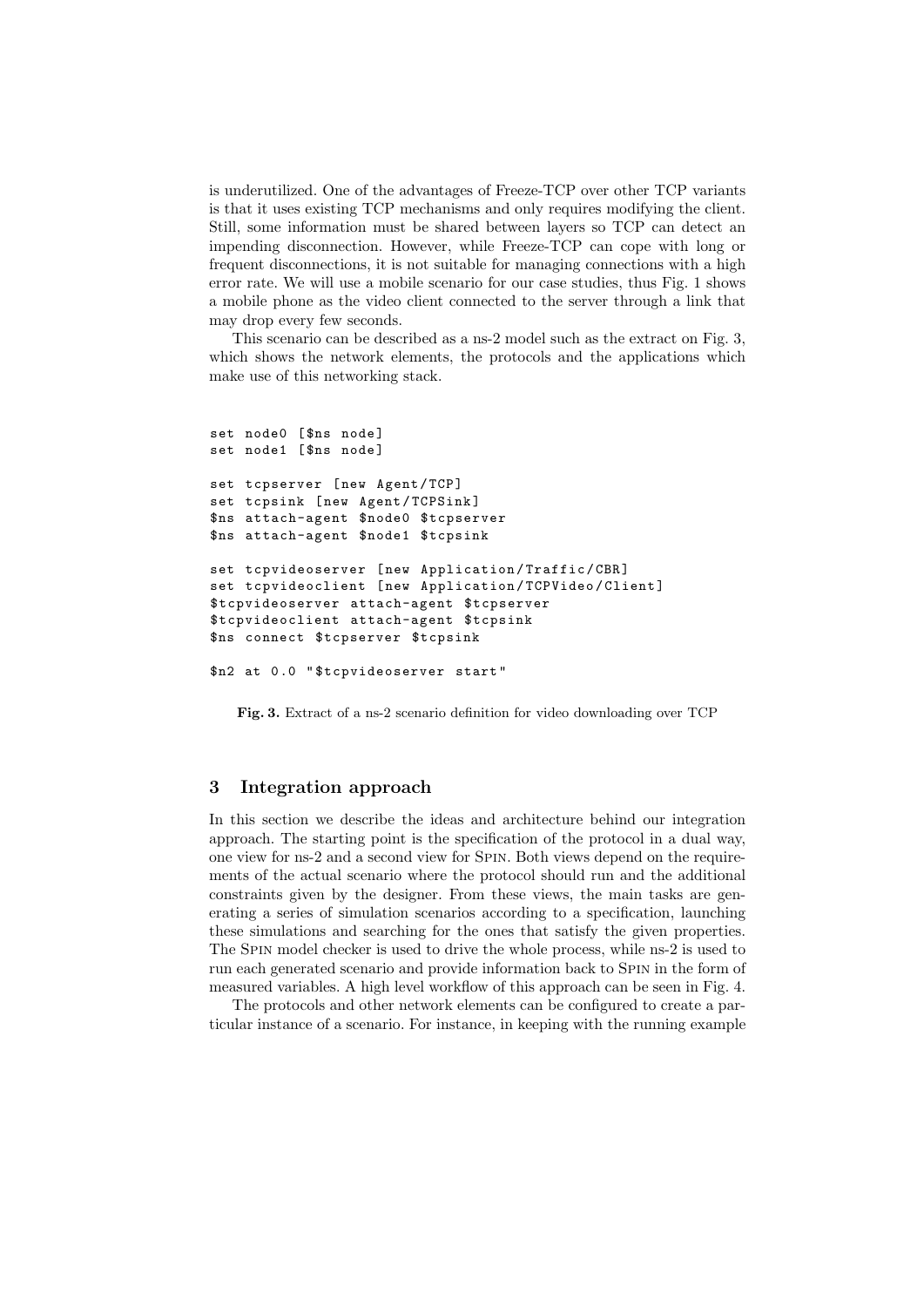

**Fig. 4.** Overview of our integrated approach

outlined in the previous section, the link between the nodes can be set up with parameters such as bandwidth or delay, while the TCP segment size can be set on the server, as shown on Fig. 5. Spin can generate combinations of these variables automatically to test and compare different configurations of the protocols in a given scenario.

```
$ns duplex-link $node0 $node1 $link_bw $link_delay DropTail
$tcp_ set packetSize_ $segment_size
$tcp_ set window_ $max_tcp_window
$server_ set packetSize_ $segment_size
$server_ set rate_ $cbr_rate
$client_ set frame_rate_ $frame_rate
$client_ set frame_size_ $frame_size
$client_ set buffer_size_ $buffer_size
```
**Fig. 5.** Configuring the elements of a ns-2 scenario

However, Spin is not directly aware of the implications of the selection of a particular configuration, it only knows about these values. The behavior of the protocols, the dynamics of the network, etc., is managed by ns-2, which uses this information to simulate the evolution of the system. To allow Spin to check the satisfiability of certain properties of interest to the simulation, ns-2 exposes some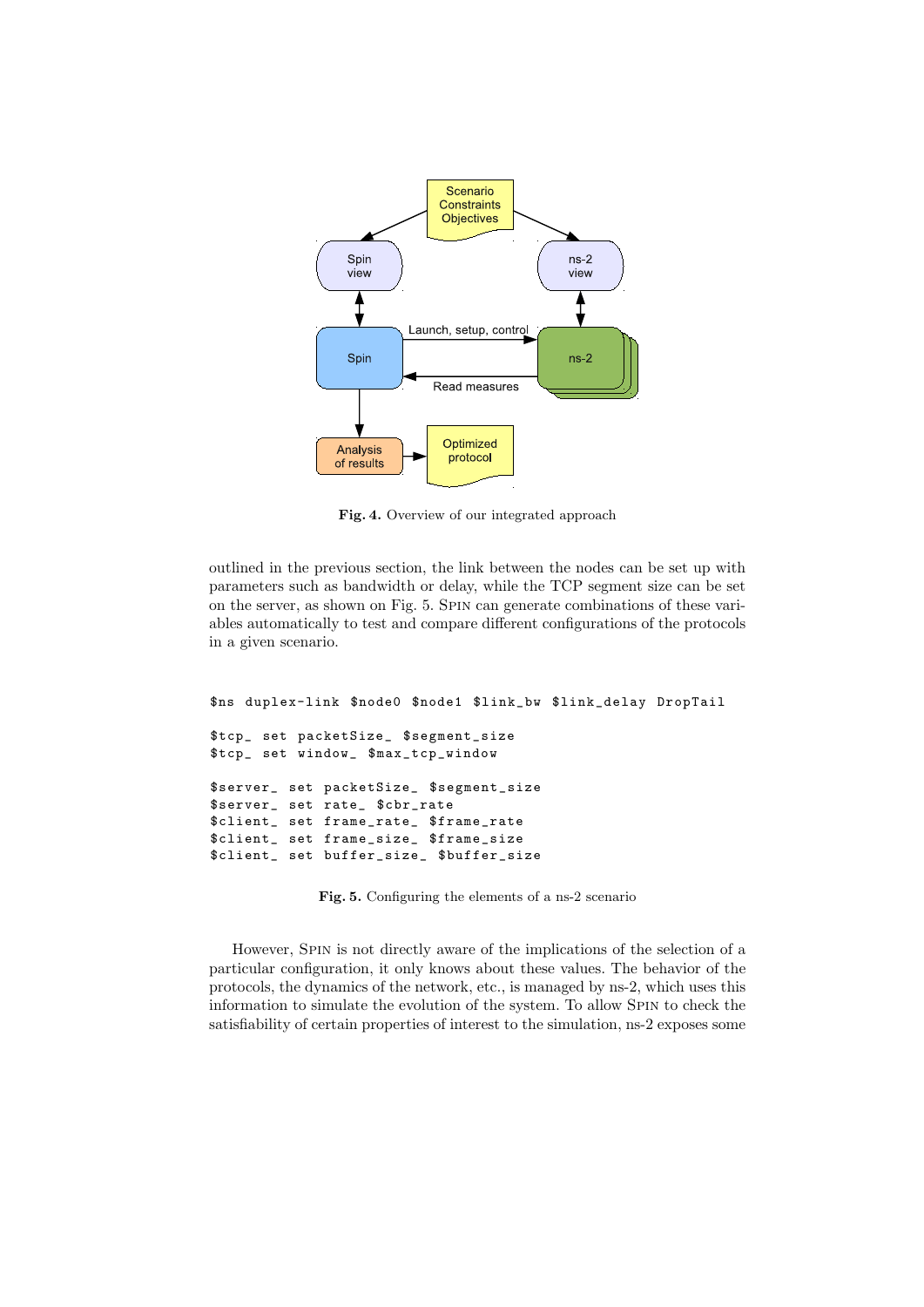of its internal state so that Spin can reason about it. Thus, each tool holds a different view of the system derived from the initial specification and constraints set by the designer.

Regarding the state space exploration, the resulting structure resembles a tree at the beginning and after a certain depth is made of linear branches, as can be seen on Fig. 6. The generation of the possible initial configurations for the simulations creates a tree-like space state. At each step a configuration variable is given a value, and there are as many branches from a step as possible values. On the other hand, we consider each simulation run to be linear, i.e. given an initial configuration, the ns-2 simulator will keep running forward without creating any alternative that may be backtracked to. Thus, each simulation run produced by ns-2 is represented in SPIN as a single branch with several states, one for each valuation of the measurement variables that is shared from ns-2 to Spin. In the following section, we give a more rigorous description of the state space.



Fig. 6. Overview of the space state generated by SPIN from the ns-2 simulations

# **4 Temporal properties for controlling simulations**

Given a series of variables that can be set in a simulation scenario, running all possible scenarios that can be generated from those variables may be too time consuming to be of any use. However, most of the time these simulations are performed in order to check certain properties, e.g. if the protocol under study meets certain performance objectives. This information can be used to guide the simulation generation and execution process, instead of performing a brute-force approach by running every possible scenario completely.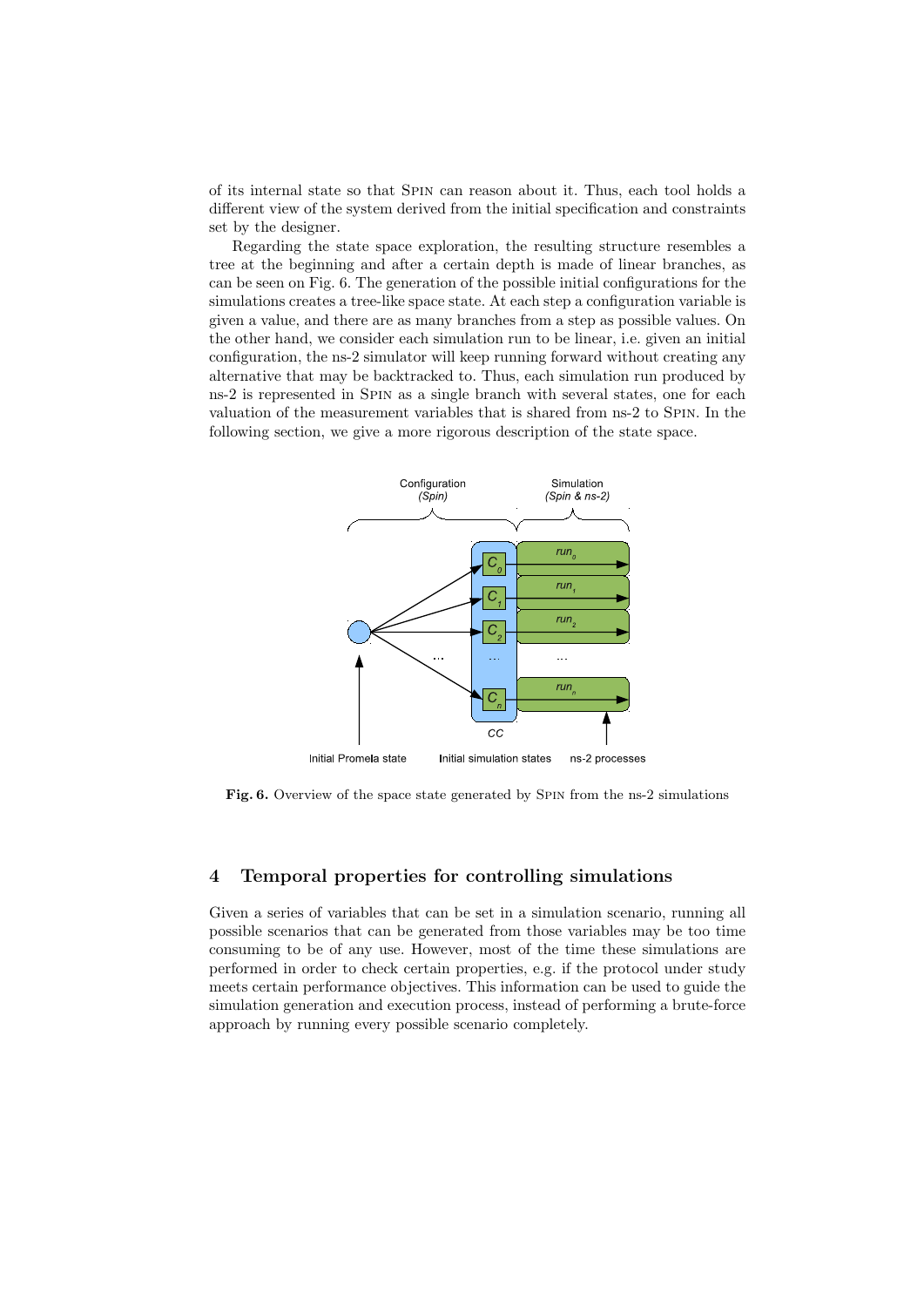There are several kinds of properties that may be useful in order to control the simulations in this sense, usually setting an objective that they have to meet or a constraint to discard a set of unwanted simulations. In addition to guiding the selection of initial configurations to simulate, setting objectives may help in stopping simulations early and thus reducing the time and number of states needed. These properties may be expressed over the configuration variables or over the evolution of the measured variables during a simulation. In this section these properties are described and examples are given based on the running example of Sect. 2.2.

#### **4.1 Extending LTL**

**State space.** We define *CC* as the finite ordered sequence of initial simulation configurations  $C_i$  :  $0 \leq i \leq n$ . Each initial configuration  $C_i$  is a valuation of the configuration variables *cvar*,  $C_i$ : *cvar*  $\rightarrow$  *domain*(*cvar*), with  $C_i \neq C_j$  for every  $i, j \in (0, n), i \neq j$ , being *n* the cardinality of *CC*. The sequence of states traversed during a simulation with initial configuration  $C_i$  is  $run(C_i) = s_{i0}, s_{i1}, s_{i2}, \ldots$ , with  $run(C_i)_{0} = s_{i0}$ .

**Propositions and variables.** As variables we may use both the configuration variables *cvar* that determine the initial configuration of a simulation and the variables *mvar* measured during a simulation run. Let *var* = *cvar ∪ mvar* be the set of variables, and  $domain(v)$  the domain of variable  $v \in var$ . We assume that variables are in standard domains such as boolean, integer and real. A proposition is either a boolean variable, or is constructed using the equality or comparison operators of each domain, e.g = and *<*, between variables and values of the corresponding domain.

**Formulas over initial configurations.** We define the satisfiability of a standard LTL formula *ltl* using the propositions defined above over the members of  $CC$  as  $C_i \models \text{ltl}$  iff  $run(C_i)_0 \models \text{ltl}$ , where  $run(C_i)_0 \models \text{ltl}$  follows the standard LTL semantics.

**Scope and evaluation of formulas.** The objective of evaluating LTL formulas over the set of initial configurations *CC* is to obtain one or more initial configurations whose runs satisfy the given formula. We define two formula scope operators to specify how many of these initial configurations have to be returned,  $scoped$ <sub>-</sub>*ltl* ::=  $FIRST(ltl) | ALL(ltl)$ .

*FIRST* restricts the evaluation of the LTL formula to return the first initial configuration which satisfies the formula, while the evaluation of a formula scoped with *ALL* returns all the initial configurations which satisfy the formula.

We now define the evaluation of scoped LTL formulas over *CC*. Let *EVAL* :  $CC \times \textit{scoped}$  *ltl*  $\rightarrow 2^{CC}$  be the evaluation function which, given a finite ordered set *CC* of initial configurations and a scoped LTL formula *scoped ltl*, returns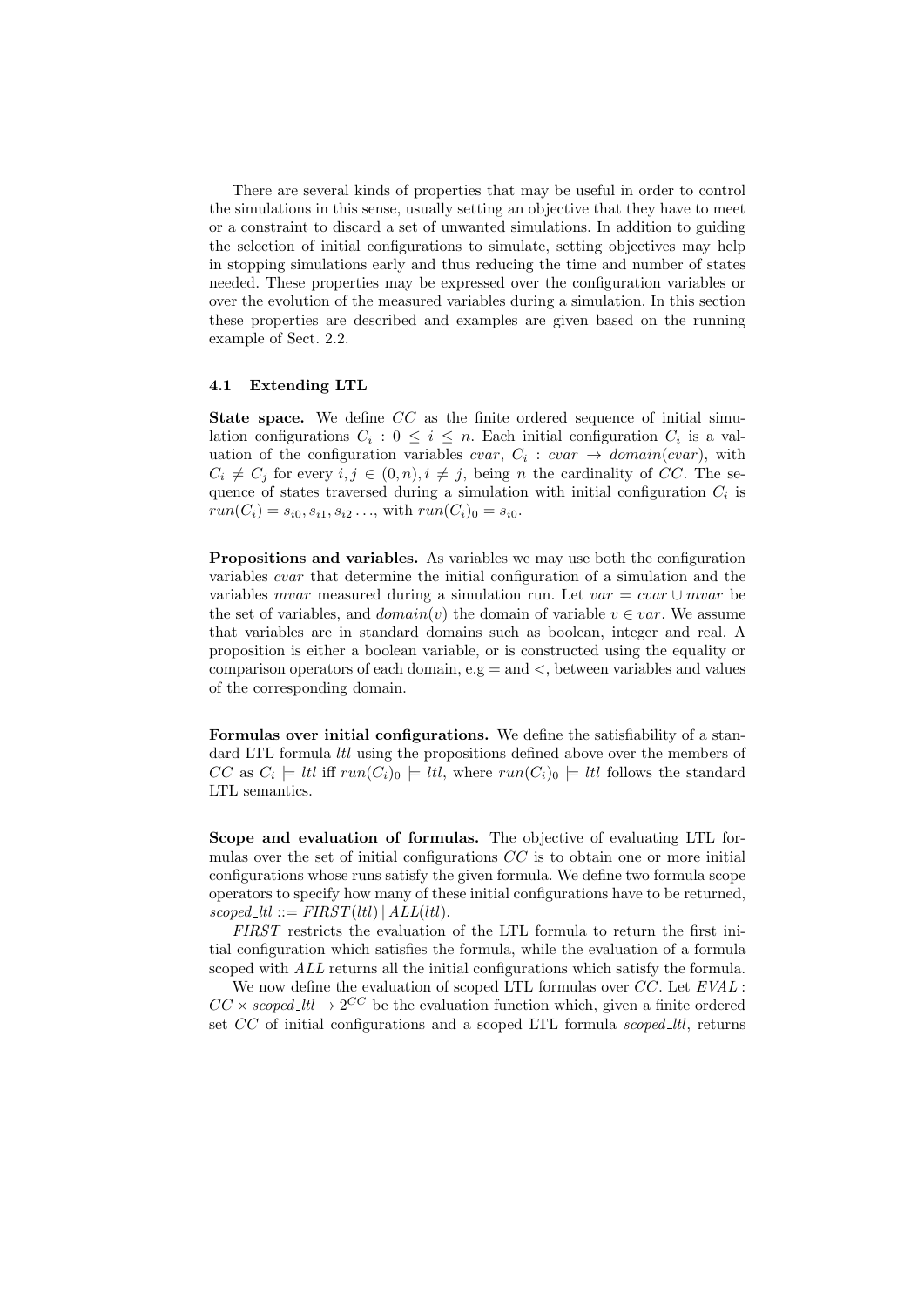the set of initial configurations in *CC* which satisfy *scoped ltl*. We define *EVAL* by induction over the elements of *CC*

$$
EVAL(CC, scored\_ltl) = EVAL(C_0, scored\_ltl)
$$

We separate the rest of the definition depending on the kind of scope operator used:

$$
EVAL(C_i, FIRST(ltl)) = \begin{cases} C_i & \text{if } C_i \models ltl \\ EVAL(C_{i+1}, FIRST(ltl)) & \text{if } C_i \not\models ltl \text{ and } i < n \\ \emptyset & \text{if } C_i \not\models ltl \text{ and } i = n \end{cases}
$$

$$
EVAL(C_i, ALL(ltl)) = \begin{cases} C_i \cup EVAL(C_{i+1}, ALL(ltl)) & \text{if } C_i \models ltl \\ EVAL(C_{i+1}, ALL(ltl)) & \text{if } C_i \neq ltl \text{ and } i < n \\ \emptyset & \text{if } C_i \neq ltl \text{ and } i = n \end{cases}
$$

#### **4.2 Example properties**

The examples in this section follow the model described in Sect. 2.2. The property language above may be used to specify the objective of a series of simulations in order to obtain the initial configuration or configurations that meet that objective. For instance, we may be interested in obtaining the configurations in which the video is completely downloaded. This event is registered in the status of the video client (see Fig. 2), which we assume is available as a measured variable during the simulation. This objective can be declared with the following extended LTL formula:

$$
f_1 = ALL(\diamond
$$
status = Downloadde)

This formula will be evaluated for each initial configuration  $C_i$ , and only those runs that satisfy it will be returned. We can also express the initial configurations that we do not want using extended LTL formulas. During the playback the video may stop for rebuffering, e.g. because of an inadequate selection of transmission parameters to deal with the status of the transmission medium. We have to specify that current status is STOPPED, but also that the video was playing before stopping: We may use the following formula to ignore these initial configurations:

$$
f_2 = ALL!(\lozenge(status = \text{PLANING} \land \lozenge(status = \text{STOPPED})))
$$

We may also specify formulas that discard simulations just by their initial configurations. All possible configurations given the configuration variables and their possible values are going to be generated and checked. However, some of these may not be interesting, e.g. because their configurations are unrealistic. For instance, we may want to discard the simulations that configure the network link between the client and the server with an extremely low bandwidth and high delay, as they represent corner cases that we are not targeting: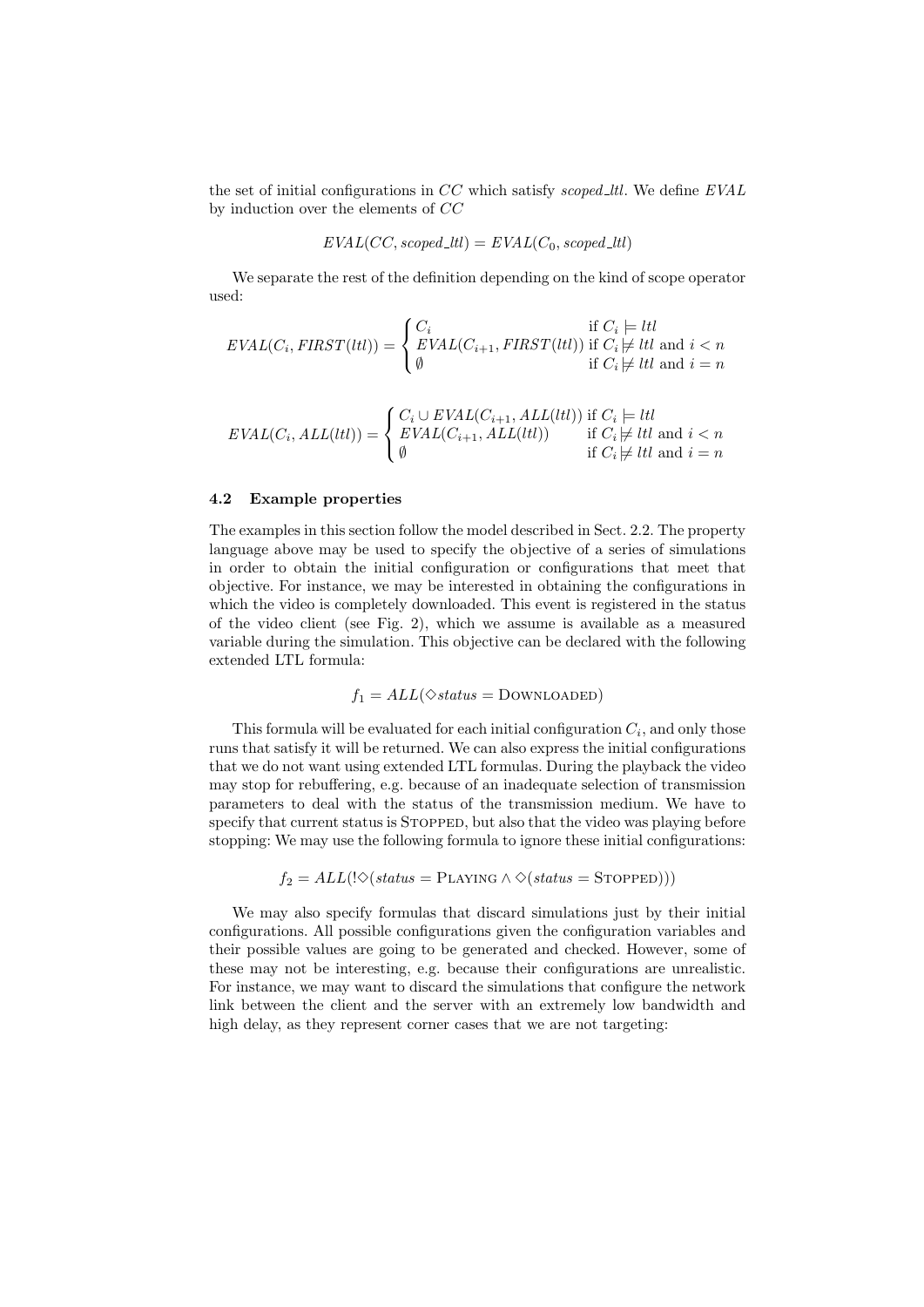$f_3 = ALL!(\Box(bandwidth < 64Kbps \land delay > 250ms))$ 

We can combine these properties to express more complex objectives. For instance, if we are looking for the first simulation in which the video is completely downloaded but we do not want extreme corner cases, we can combine  $f_1$  and *f*3:

$$
f_4 = FIRST(\diamond (status = DownLOADED) \land !\Box (bandwidth < 64Kbps \land delay > 250ms))
$$

#### **4.3 Further optimizations**

The Spin view of the protocol could also provide support for a specific kind of state space exploration optimization. This optimization takes advantage of the additional knowledge a designer may have over the relationships between initial configurations and their outcomes. If a certain configuration mets (or fails to meet) an objective, it can be deduced that certain similar configurations will have the same outcome, and thus do not have to be run.

Let  $\mathcal{R}^{\Join}$  ⊆  $C_i \times C_j \times \textit{ltl}, \Join ::=$   $\models$   $\mid \neq$ , be a relationship defined using propositions over the variables of  $C_i$  and  $C_j$ . Let  $v \in \text{cvar}$  and  $v_i = C_i(v)$ ,  $\mathcal{R}$  is defined as boolean formula using propositions of the form defined in Sect. 4.1 between the variables of  $C_i$  and  $C_j$  and the values of their domains, e.g.  $v_i > v_j$ or  $v_i = 10$ . Additional knowledge derived from a relationship  $\mathcal{R}^{\bowtie}$  is defined as:

$$
C_i \models \text{ltl} \Rightarrow C_j \models \text{ltl} \qquad \text{iff } i < j \text{ and } (C_i, C_j, \text{ltl}) \in \mathcal{R}^{\models}
$$

$$
C_i \not\models \text{ltl} \Rightarrow C_j \not\models \text{ltl} \qquad \text{iff } i < j \text{ and } (C_i, C_j, \text{ltl}) \in \mathcal{R}^{\not\models}
$$

We extend the satisfiability operator  $\models$  to support the additional knowledge expressed in a relationship  $\mathcal{R}^{\bowtie}$ :

*Ci |*=*R|*<sup>=</sup> *ltl* = *true* if *∃j* : *j < i,*(*C<sup>j</sup> , C<sup>i</sup> , ltl*) *∈ R<sup>|</sup>*<sup>=</sup> *Ci |*= *ltl* if @*j* : *j < i,*(*C<sup>j</sup> , C<sup>i</sup> , ltl*) *∈ R<sup>|</sup>*<sup>=</sup> *C<sup>i</sup>* =*6| <sup>R</sup>|*<sup>=</sup> *ltl* = *true* if *∃j* : *j < i,*(*C<sup>j</sup> , C<sup>i</sup> , ltl*) *∈ R*<sup>=</sup>*6| C<sup>i</sup>* =*6| ltl* if @*j* : *j < i,*(*C<sup>j</sup> , C<sup>i</sup> , ltl*) *∈ R*<sup>=</sup>*6|*

For instance, we can use this to reduce the state space that needs to be explored while evaluating the formula  $f_1$  in Sect. 4.2 thanks to the additional knowledge the designer has on the system. One of the configuration parameters is the playout buffer size, called *buffer* . We know for sure that if an initial configuration meets the objective declared on  $f_1$ , increasing the size of the playout buffer in the client will not affect the rest of the system, and thus the objective will be met as well. We can express this additional knowledge with the following relationship: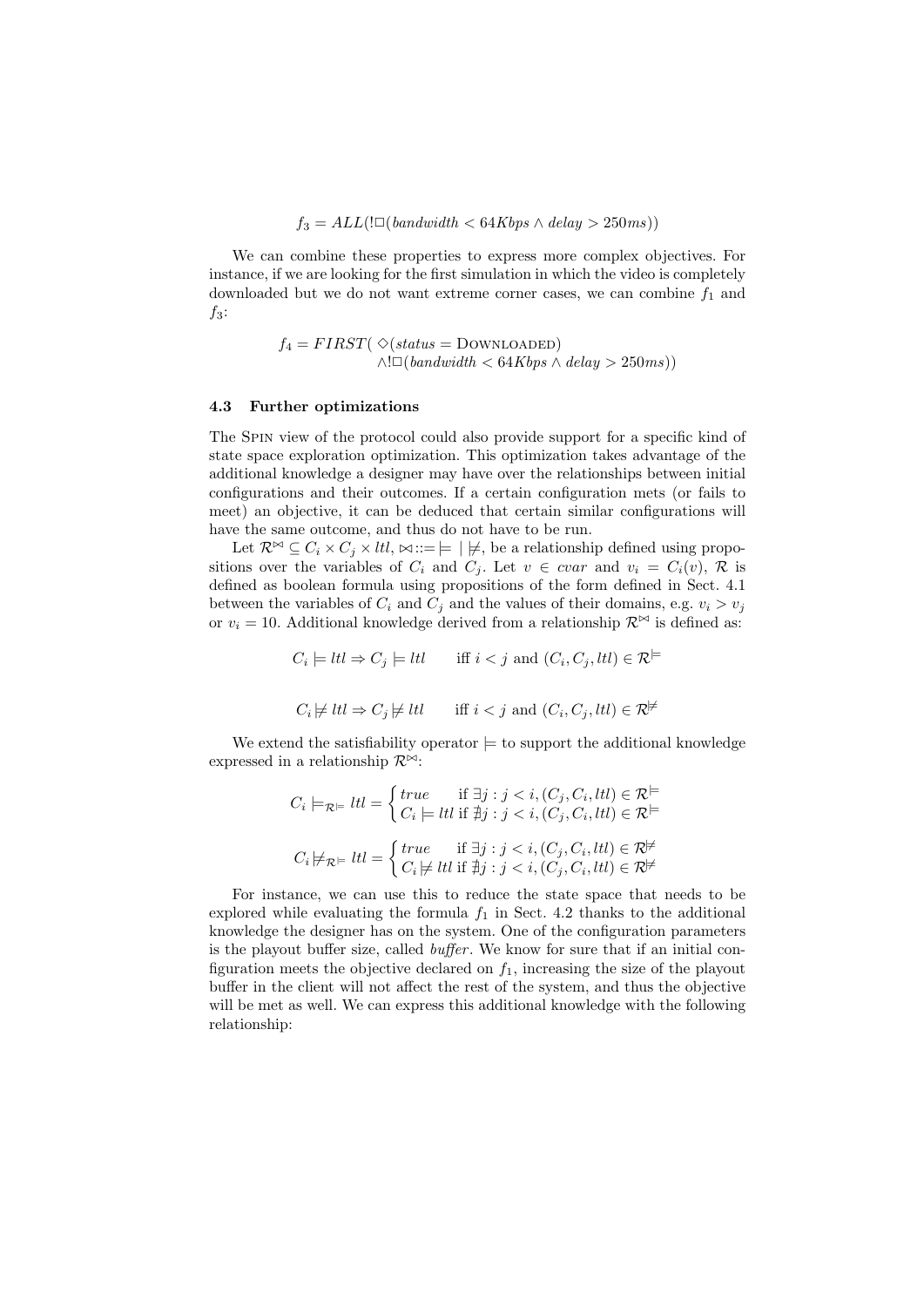$$
(C_i, C_j, f_1) \in \mathcal{R}_{\text{buffer}}^{\models} \text{ if } buffer_i < buffer_j \text{ and } v_i = v_j \text{ for every } v \in \text{cvar}, v \neq buffer
$$

The pairs of initial configurations in this relationship are those which have the same initial configuration but only differ on their *buffer* variable, which is greater on  $C_i$ . By enriching the evaluation of formula  $f_1$  with the additional knowledge provided by this relationship, we guarantee the same results, while reducing the space state at the same time.

# **5 Case Study: downloading YouTube videos**

To test our integrated approach we choose as our case study an application that downloads and streams a video over TCP to a mobile TCP client, e.g a mobile phone, as described in Sect. 2.2. This is the same schema that a YouTube video follows when it is transmitted over HTTP. However, for the sake of simplicity we ignore the impact of the HTTP header overload, which is about a kilobyte compared with the several megabytes of video content. This scenario is similar to the one studied in [11], which also uses ns-2 to simulate a set of configurations.

The scenario comprises two nodes connected through a link with drops, which drops periodically for a given amount of time. Each node has a TCP agent with an application on top: one node has an Application/TCPVideo/Client instance while the other has an Application/Traffic/CBR instance. The first application was developed in  $C++$  to simulate both the reception of video using TCP and the playback engine at the client. The client has a playout buffer (a simple counter) in which all TCP segments are placed upon arrival. This buffer is read 30 times per second to simulate the fetching of each video frame by the playback engine at 30 fps. The client also makes its state (see state diagram on Fig. 2) available through an instance variable. The scenario itself is defined using regular ns-2 commands suchs as the extracts seen in Figs. 3 and 5.

The configuration variables and their possible values are defined in Table 1. These variables are related to both the environment, e.g. the duration of uptime and downtime periods of the link, and the elements of the protocol stack, e.g. segment size and maximum window size for TCP. The combination of the different valuations of each variable constitutes the set of initial configurations that we want to analyze.

We are interested in those initial configurations in which the video can be downloaded fully without stopping for rebuffering once playing has started. This objective is a combination of the ones in formulas  $f_1$  and  $f_2$  in Sect. 4.2. The first part of the formula states that we want the initial configurations to reach the DOWNLOADED state, e.g. the video has been completely downloaded. At the same time, the second part of the formula prevents any simulation where the video stops during playback from being returned. This objective is expressed with the following formula: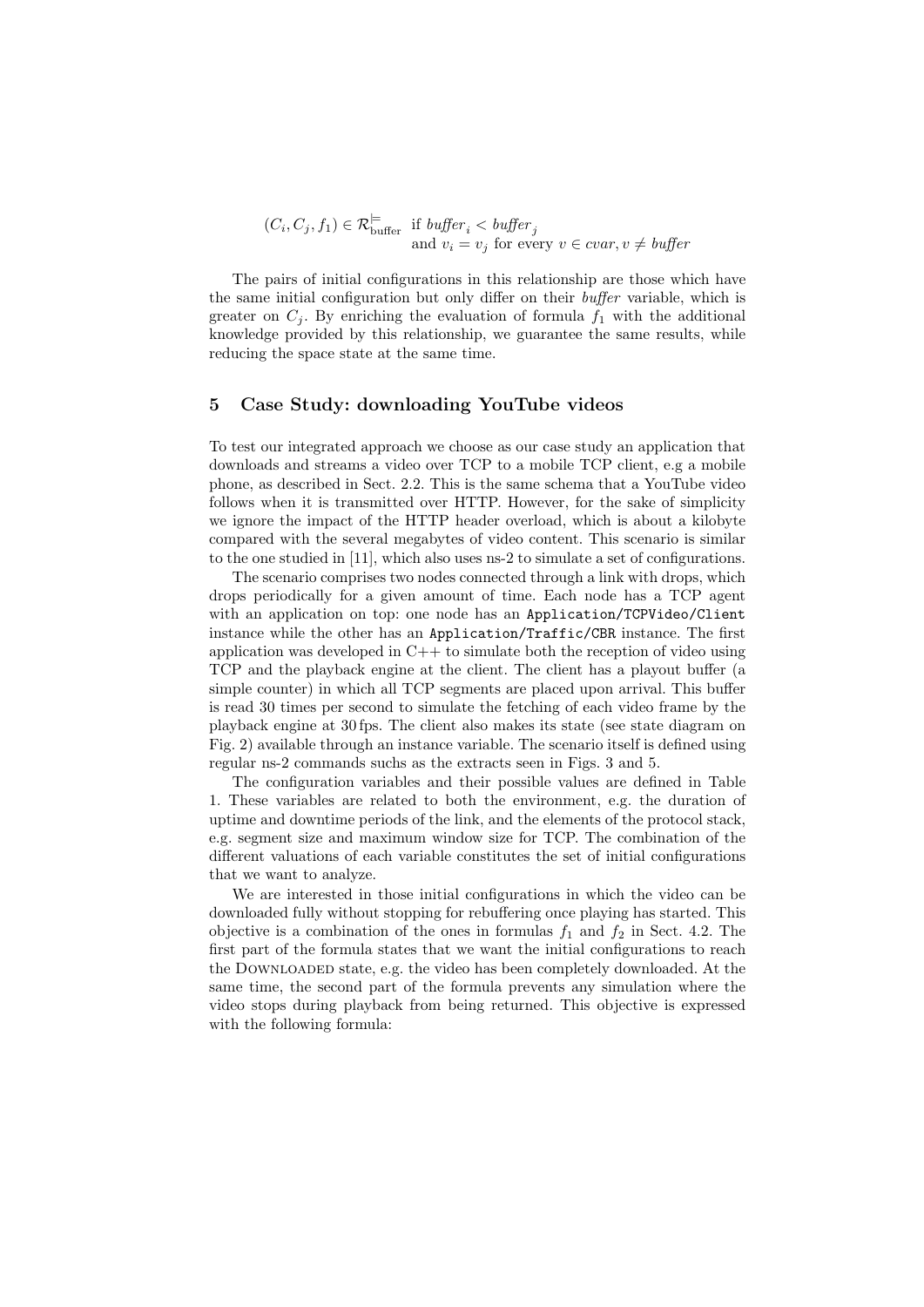**Table 1.** Configuration variables and their possible values for the case study

| Variable                         | <b>Values</b>                        |
|----------------------------------|--------------------------------------|
| Link uptime                      | 20 s                                 |
| Link downtime                    | $100 \,\mathrm{ms} - 1 \,\mathrm{s}$ |
| Link delay                       | $100 \,\mathrm{ms}$                  |
| Link bandwidth                   | 384 Kb                               |
| Max. TCP window                  | $5\,\mathrm{KB} - 10\,\mathrm{KB}$   |
| TCP segment size                 | $0.1$ KB $-$ 0.3 KB                  |
| Playout buffer length $1s - 10s$ |                                      |
| Freeze warning                   | $0.2 - 2.0$ RTTs in advance          |

 $objective = ALL({\Diamond} (status = DownLOADED))$ *<sup>∧</sup>*!*✸*(*status* <sup>=</sup> Playing *<sup>∧</sup> ✸*(*status* <sup>=</sup> Stopped)))

We can optimize our search further and add the additional knowledge declared in the sample relationship at the end of Sect. 4.3. This relationship declares that increasing the playout buffer size of an initial configuration that already satisfied the formula above guarantees that the new initial configuration will satisfy the formula as well:

$$
(C_i, C_j, objective) \in \mathcal{R}_{\text{buffer}}^{\models}
$$
 if  $buffer_i < buffer_j$   
and  $v_i = v_j$  for every  $v \in cvar, v \neq buffer$ 

The experiments were performed on an Intel Core i7 920 2.6GHz with 4GB of RAM running Ubuntu Linux. We used Spin version 5.2.4 (running on a single core) and ns-2 version 2.33. Table 5 shows some measures taken from the experiments. The first column shows the results of the experiments when neither objectives nor optimization are used, the second shows the results when the objective formula is set, and the third row gives the results when additional knowledge is also used. The first row contains the number of states analyzed by Spin. The second and third rows give the number of simulations that had to be run to find out if they satisfied the given objective, and the number of simulations that did not have to be run because their outcome could be deduced from the additional knowledge expressed in  $\mathcal{R}^{\models}_{\text{buffer}}$ , respectively. The fourth row shows how many simulation runs meet the objective. The fifth row gives the number of simulations that were stopped early thanks to the second part of the objective formula. Finally, the sixth row shows the total time spent on each experiment.

These results show that there is a notable improvement in the experiment running time when properties are used. In addition to only returning the desired initial configurations, setting objectives helps stopping simulations early and thus reduces the space state that needs to be explored. In this case, the state space was about 5 times smaller when properties were used. Using additional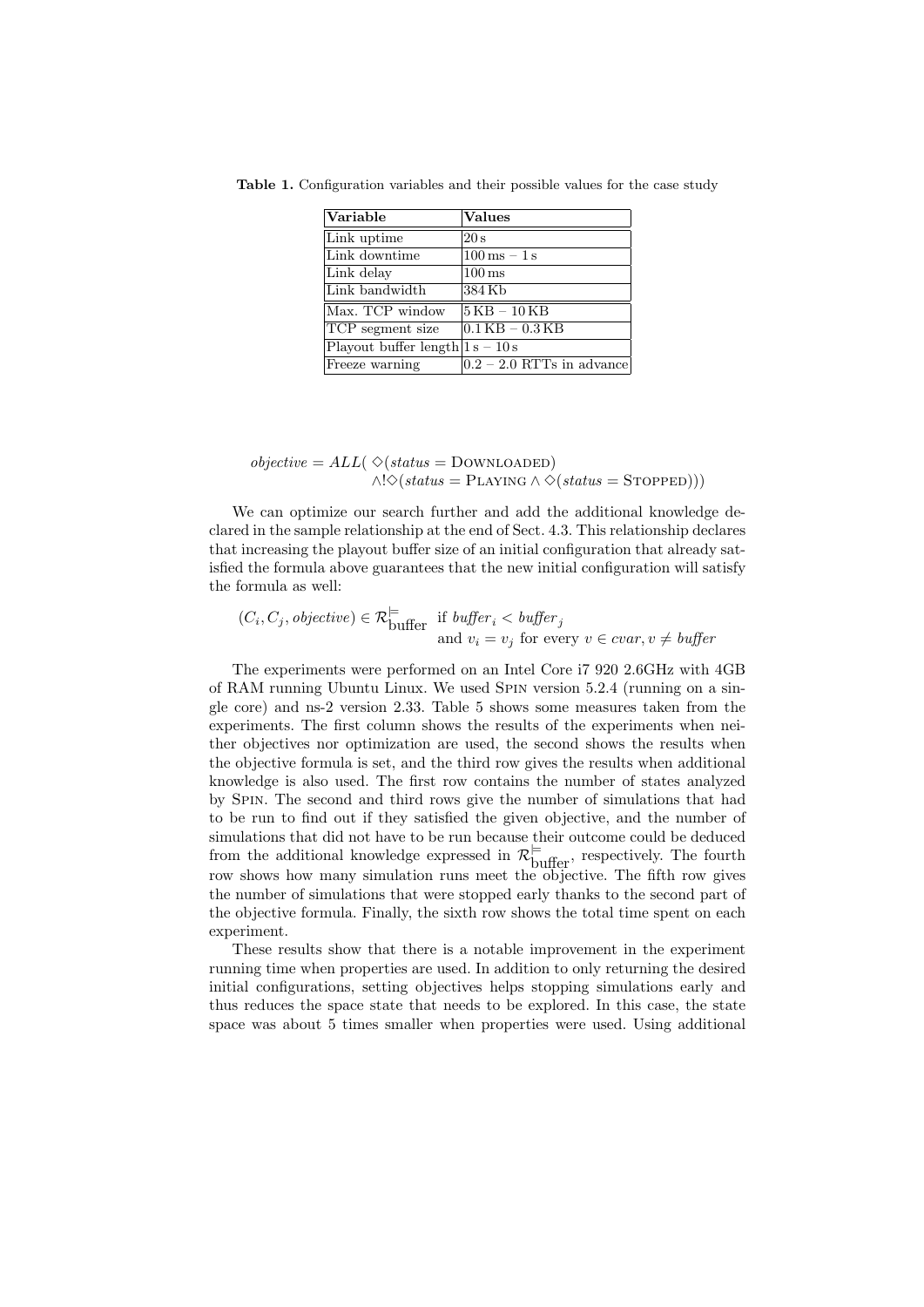**Table 2.** Results for the experiments using regular TCP, depending on the properties used

| Properties                  |       |       | <b>None</b> <i>objective objective</i> and $\mathcal{R}^{\text{F}}_{\text{buffer}}$ |
|-----------------------------|-------|-------|-------------------------------------------------------------------------------------|
| Number of SPIN states 85367 |       | 17468 | 15860                                                                               |
| Simulations run             | 1100  | 1100  | 966                                                                                 |
| Simulations not run         |       |       | 134                                                                                 |
| Objective met               |       | 169   | 169                                                                                 |
| Rejected by objective       |       | 931   | 931                                                                                 |
| Total time                  | 351 s | 146 s | 122s                                                                                |

knowledge also reduces the number of simulations that must be run because their outcomes can be inferred. This can be seen on the third row of the third column, where 134 simulations (of the 1100 total) did not have to be run to check the satisfiability of the objective.

Figure 7 shows the influence of the configuration variables on the evaluation of the objective. The graph on the left plots the maximum TCP window size against the playout buffer length, for several values of TCP segment size. As the window size increases video playback can start sooner, as the playout buffer fills more quickly. The graph on the right shows the converse relationship, plotting the TCP segment size against the playout buffer length. From that graph it can be deduced that using bigger segments means less video must be buffered before playback can start. From both graphs it can be seen that no simulation with a playout buffer of less than 10 seconds satisfies the objective. This is caused by a combination of the video length and the disconnections during the transmission, i.e. the sum of the duration of the disconnections suffered during the video transmission is long enough so that, combined with the slow start phase of TCP, it is almost impossible to overcome this gap with less than 10 seconds of margin.

As we mentioned in Sect. 2.2, applications in mobile environments have to face new challenges such as fluctuating network conditions. One solution to improve the performance in these environments is to use a transport protocol designed for mobility such as Freeze-TCP $[10]$ . In our analysis we will use an existing ns-2 model of the protocol available from [12]. Freeze-TCP depends on the ability of the mobile device to predict impending network disconnections. This notification should come from the physical layer, as it can monitorize the quality of the received signal. We simulate these notifications and issue them automatically a given amount of time before the disconnection happens. The time of when the freeze warning must be sent is also a sensible parameter of Freeze-TCP, and as such we have added it to the configuration variables to optimize it.

Figure 8 shows the influence of the freeze warning on the performance of this experiment. Freeze warnings are measured in RTTs (round-trip times) and, according to [10], ideally they should be sent 1 RTT before the disconnection. However, as can be seen on the figure, this also depends on the duration of the link downtime periods. A smaller downtime means that the warning can be sent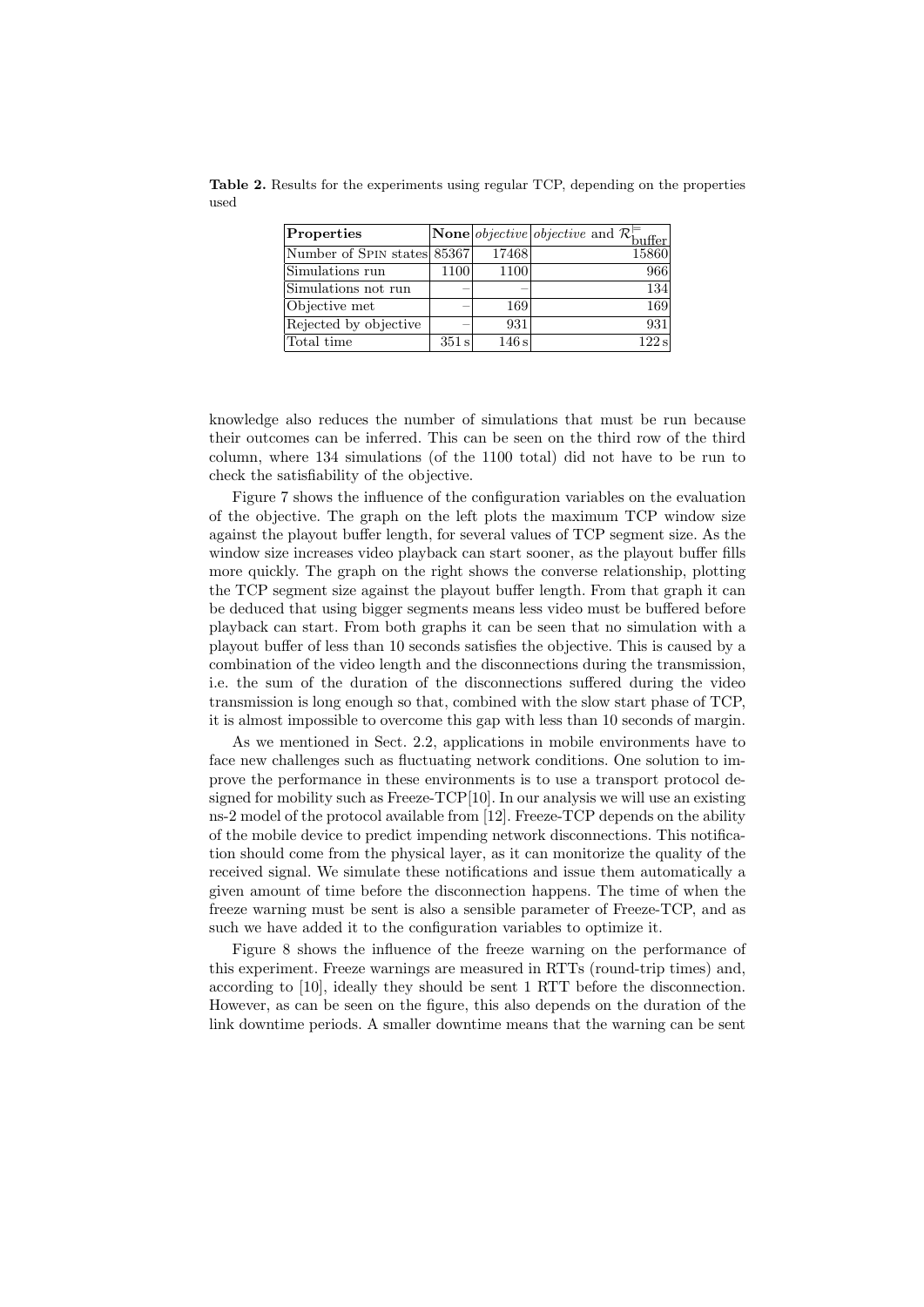

**Fig. 7.** Influence of maximum TCP window size and TCP segment size in the first experiment

some time before the disconnection really happens, putting less pressure on the prediction algorithm. The bigger the downtime, the less important is to predict it precisely, as the duration of the disconnection is considerably larger than the idle time wasted freezing the connection earlier. Comparing this graph with the ones in Fig. 7 it can be seen that the freeze mechanism allows a smaller playout buffer to be used, as the effect of the disconnections is partially mitigated.

### **6 Implementation details**

Our prototype implementation<sup>2</sup> follows the architecture described in Sect. 3. This architecture requires the integration of SPIN with an external tool (ns-2), which is possible thanks to the ability to use embedded C code in Promela. Spin is responsible for generating all the possible initial configurations and for running the corresponding simulations on ns-2. A new ns-2 process is spawned for each simulation, and communication is handled through input redirection and sockets. Spin first loads the scenario in ns-2 and sets up the configuration variables, the during the simulation the ns-2 process reports back to Spin the measured values of the variables of interest.

To control this process from Spin we have defined a Promela template that must be instantiated for the given scenario and constraints. The main reason for this is that Spin does not allow state variables (which will store the configuration and measure variables) to be declared dynamically. An extract of the template is shown in Fig. 9. The prototype also maintains a database with the initial

<sup>2</sup> The prototype tool and the case study will be made available at http://www.gisum.uma.es/tools/spinns2.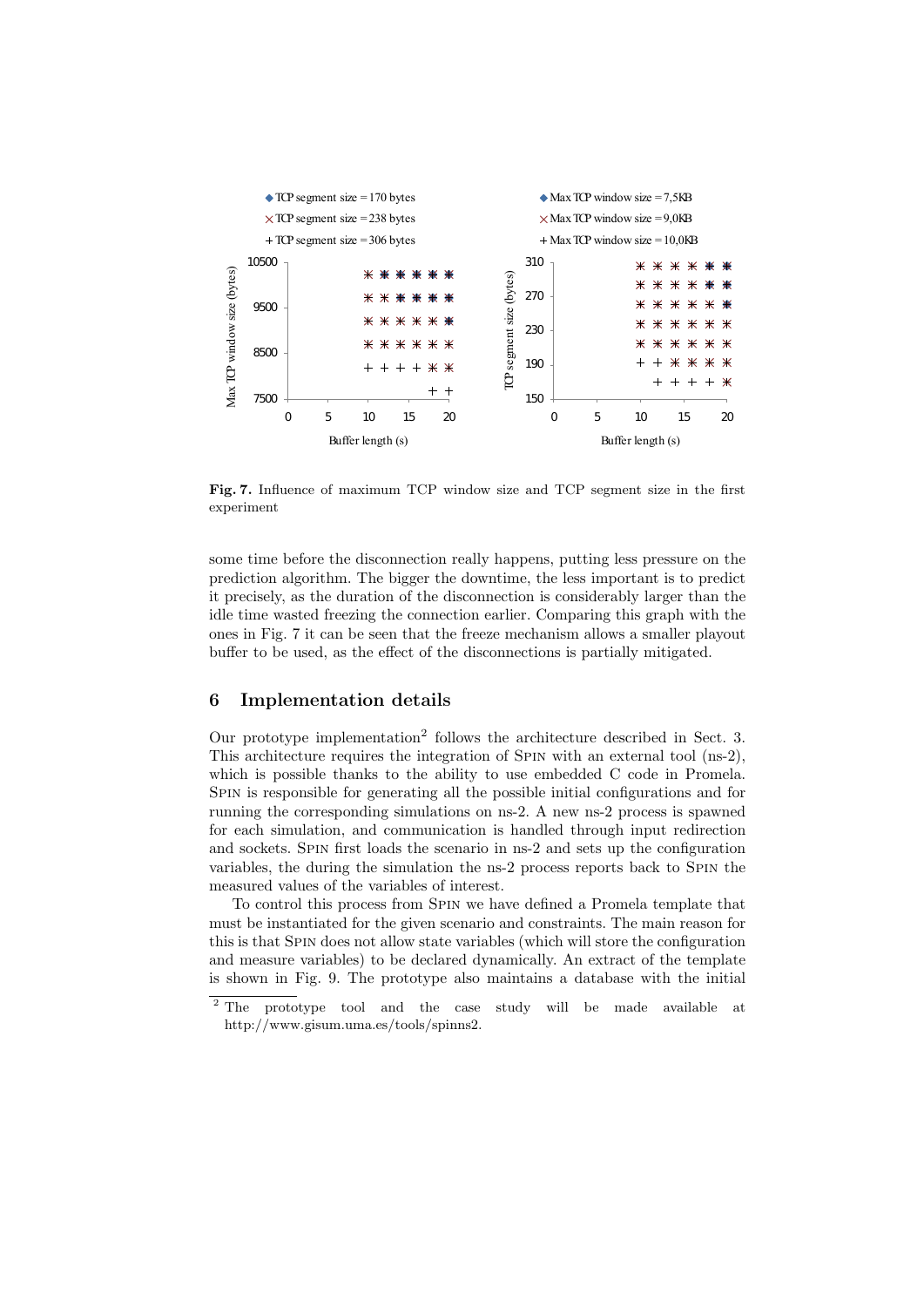

**Fig. 8.** Influence of freeze warning in the second experiment

configurations and their corresponding results, which is used to check properties regarding additional knowledge over the initial configurations as defined in Sect. 4.3. On the ns-2 side we have implemented two classes in  $C++$  to prepare the simulation environment and handle the communication with Spin, respectively, which are instantiated when ns-2 is launched. The network model under analysis must make use of the environment provided by these classes to expose the measure variables of interest to Spin.

# **7 Conclusions and Future Work**

We have presented an approach to integrate on-the-fly model checking with network simulators. This proposal has implemented in a prototype tool that takes advantage of the Spin model checker and the ns-2 network simulator to perform large scale property-driven simulation of network scenarios. This tool has been proven useful for generating scenarios that verify a certain performance property of interest, while also terminating unpromising simulations early to avoid wasting simulation time. This is especially useful when the number of different possible scenarios is quite large and the simulation time of each run makes it impractical to perform each one of them in its entirety.

The work can be extended in several ways. The first one is to increase the information directly managed by Spin. Apart from the temporal formulas, we plan to also describe in Promela part of the behavior of the protocol to increase efficiency and the ability to check more properties.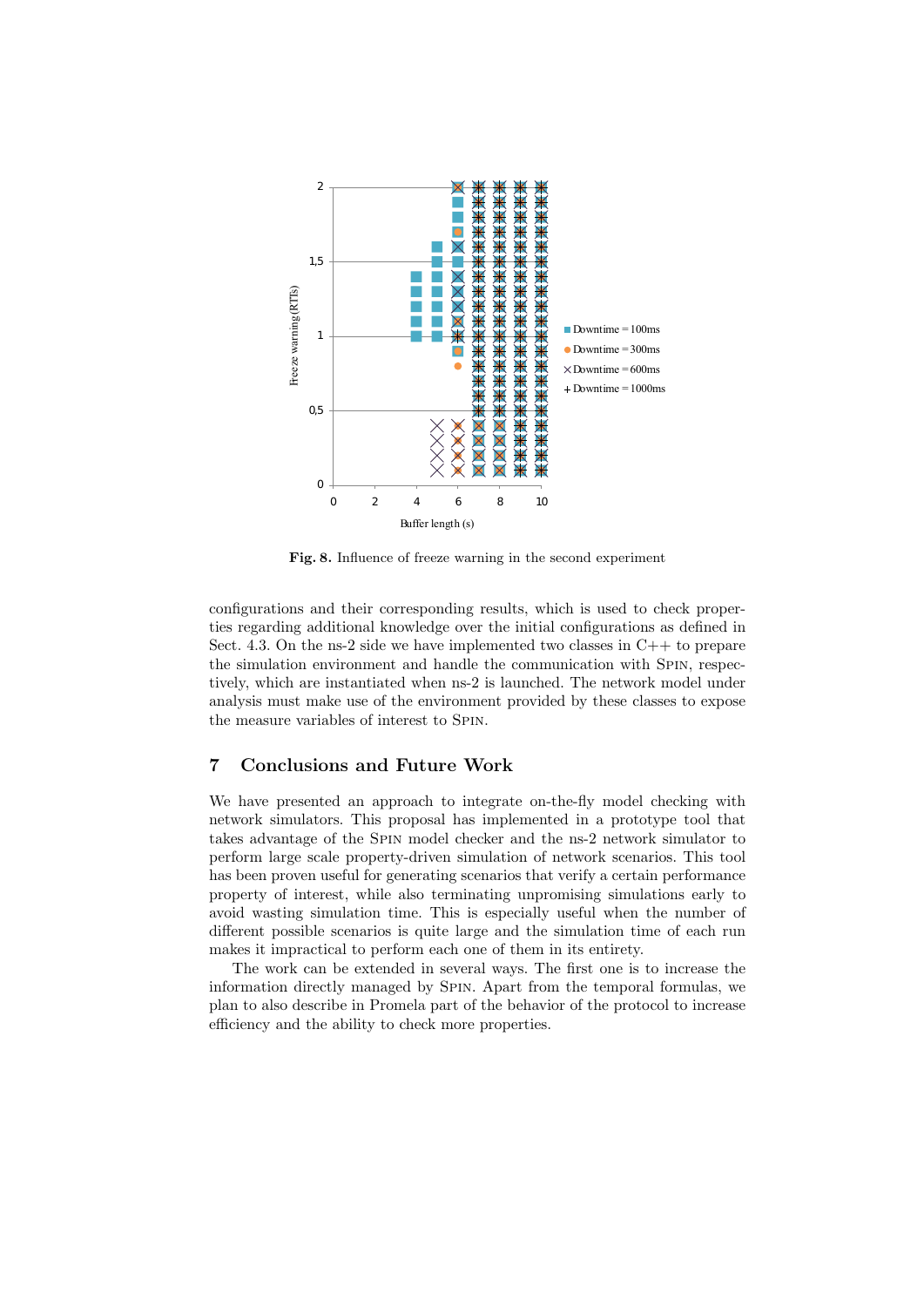```
/*[ never_claim ]*/
bool running = false ;
c_state " double time " " Global " " -1.0 "
/*[ c_state ]*/
c<sub>code</sub> { short wasRunning = 0; }
/*[ generate_config_inlines ]*/
inline generateConfig () {
    /*[ generate_config ]*/
}
inline runSimulation () {
    c_code {
        if (wasRunning == 1) {
             terminatePreviousBranch () ;
             wasRunning = 0;
             now . running = 0;
        }
        startSimulation () ;
        wasRunning = 1;now. running = 1;};
    do
    :: (running) \rightarrow c_code {
             ss\_getMeasureTime("time", % now.time) == -1);if (now.time < 0) {
                 Printf ("Simulation finished at %fs\n", now.
                     time *-1);
                 now. running = 0;}
             else {
                 /*[ read_measures ]*/
             }
        };
    :: (!running) -> break
    od ;
    c_code {
        finishSimulation();
        wasRunning = 0;
    }
}
init {
    c_code { ss_launchServerSocket () ; };
    generateConfig () ;
    runSimulation ()
}
```
**Fig. 9.** Extract of the Promela template for generating and controlling simulations. Comments of the form /\*[label]\*/ are placeholders.